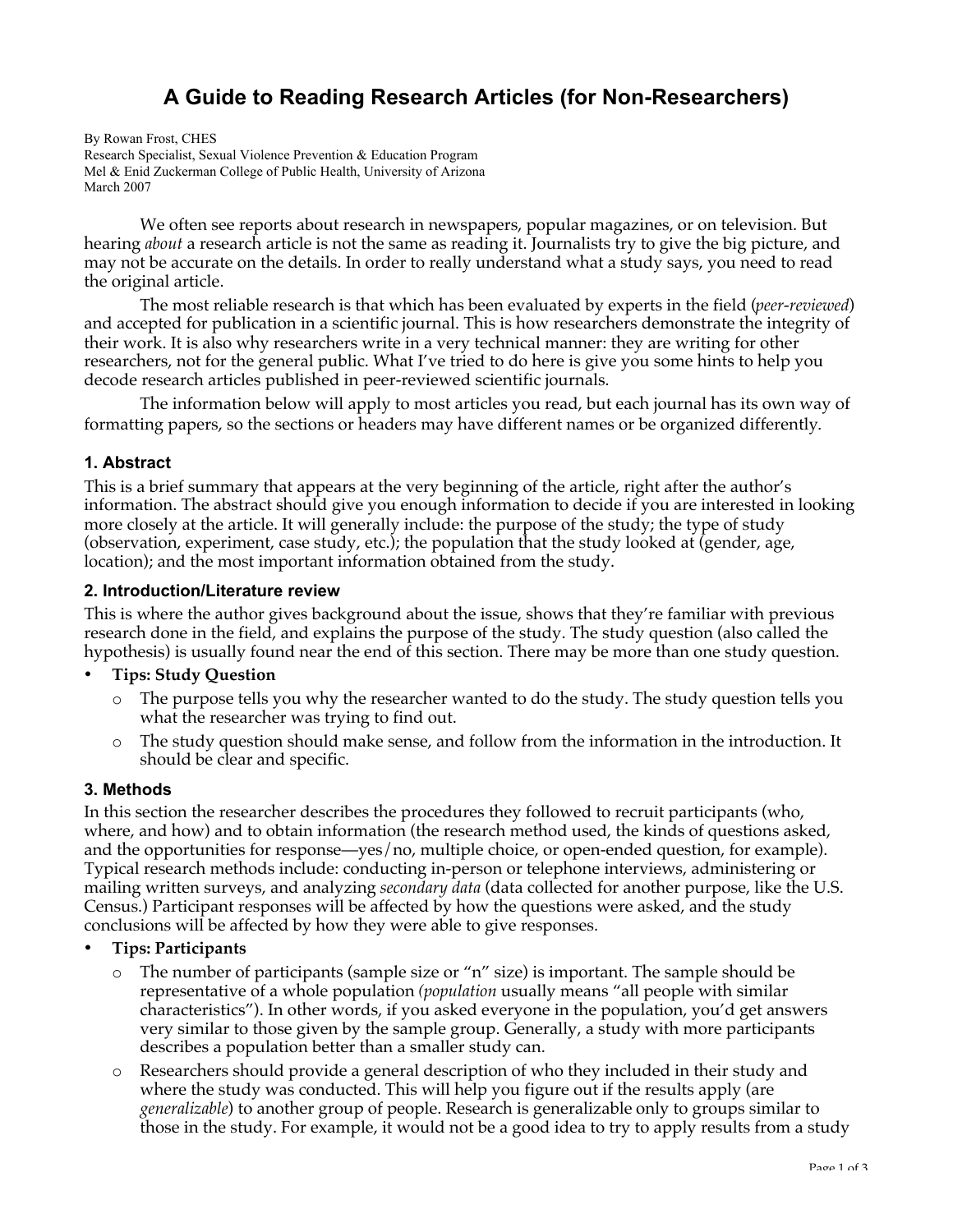of married Hispanic men living in New York City to Hispanic teenagers living in Bullhead City. The groups are both Hispanic, but they probably do not have much else in common, so the New York study is not generalizable to the Bullhead City population.

## **Tips: Methods & procedures**

Researchers should clearly explain how they did everything in their study. Someone might want to repeat the study to test the accuracy of their findings or see if the results would be similar in a different population.

## **Tips: Measures**

It is important to look at how terms used in the study were defined, and what questions were asked if the researchers interviewed people or collected surveys. For example, asking "Have you been raped?" will get different responses than asking, "Have you ever done something sexual because someone frightened or threatened you?" If a term is used, it should be clear exactly what it meant in the study. In FBI reports of national statistics, "rape" means "completed vaginal penetration by a penis." Reports from other sources may include male and transgender victims, and other kinds of sexual acts. So the number of "rapes" counted and reported will be very different depending on the definitions used.

## **4. Results**

The data from the study are presented here. Usually they are described in a narrative form, and may be presented in tables or graphs as well. It is helpful to see the original numbers (or "n" size) as well as percentages.

#### **Tips: Analyzing results**

The researcher will spend some time describing their analysis of the data. Researchers usually have years of training in the equations and computer programs used in statistical analysis. If you want more information on statistical analysis, the Internet offers excellent resources. I have listed a few at the end of this article.

#### **Tips: Reporting significant results**

o Results are *statistically significant* to a researcher only if it is highly unlikely that they could be obtained by chance alone. You will often see a statistic with a p-value next to it. The p-value is written like this: "p>0.05." and is read, "the results were significant at the 0.05 p-value." The smaller the p-value, the less likely it is that the result is due to chance. A value of " $p>0.05$ " is usually considered good; " $p > 0.01$ " is very good, and " $p > 0.001$ " is as close to certain as a result can be. If the p-value is greater than 0.05 (for example, p>0.056) the result "tends toward significance," and more research must be done before conclusions can be made.

#### **5. Discussion**

This is where the researcher summarizes their results and explains what they think the results mean. The *findings* (the most significant results) are highlighted. The *limitations* and strengths of the study may also be presented here. Limitations are reasons the results might need to be interpreted with caution and can include: differences between the people who agreed to participate in the study and those who didn't; reasons why the responses may not accurately reflect a person's experiences (Were the questions asked using language the participant understood? Did the participants try to give the "right" answers? Were the people asking the questions adequately trained?); and special circumstances that might affect how the people reacted to the study in general (for example, having recently watched a news program involving the issues in the study.) Possible alternative explanations of the findings may also be found in this section.

#### **Tips: Causation**

Just because two variables seem to be related doesn't mean that they have a *causal* relationship. For example, a large city has a lot of churches. It also has a lot of bars. Is it likely that being around a lot of churches causes people to want to drink more? Or is it likely that there are a lot of churches and bars because there are a lot of people?

# **Tips: Limitations of the study**